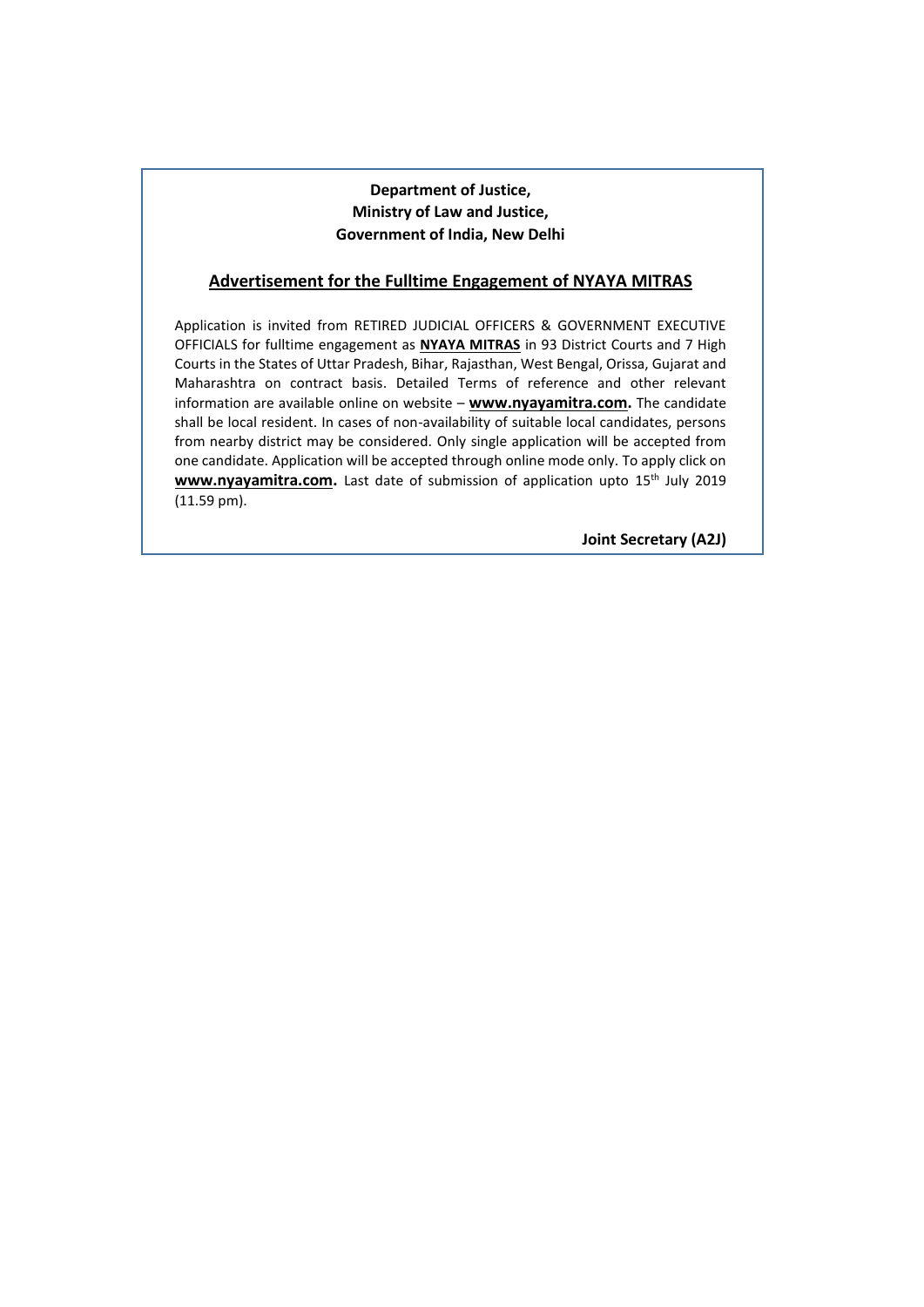## **LIST OF IDENTIFIED DISTRICTS & STATE FOR NYAYA MITRA 2019-20**

| S.No                   | <b>STATE</b>         | <b>DISTRICT / HIGH COURT</b>      |  |
|------------------------|----------------------|-----------------------------------|--|
|                        |                      | (ONE NYAYA MITRA EACH)            |  |
| <b>DISTRICT COURTS</b> |                      |                                   |  |
| 1                      | <b>UTTAR PRADESH</b> | ALLAHABAD                         |  |
| $\overline{2}$         | UTTAR PRADESH        | JAUNPUR                           |  |
| 3                      | UTTAR PRADESH        | <b>GORAKHPUR</b>                  |  |
| 4                      | UTTAR PRADESH        | <b>LUCKNOW</b>                    |  |
| 5                      | <b>UTTAR PRADESH</b> | PRATAPGARH                        |  |
| 6                      | <b>UTTAR PRADESH</b> | <b>DEORIA</b>                     |  |
| $\overline{7}$         | UTTAR PRADESH        | <b>KANPUR NAGAR</b>               |  |
| 8                      | UTTAR PRADESH        | <b>GONDA</b>                      |  |
| 9                      | <b>UTTAR PRADESH</b> | <b>KUSHINAGAR</b>                 |  |
| 10                     | <b>UTTAR PRADESH</b> | <b>SULTANPUR</b>                  |  |
| 11                     | UTTAR PRADESH        | <b>SITAPUR</b>                    |  |
| 12                     | <b>UTTAR PRADESH</b> | <b>BAHRAICH</b>                   |  |
| 13                     | UTTAR PRADESH        | <b>GHAZIABAD</b>                  |  |
| 14                     | <b>UTTAR PRADESH</b> | <b>BASTI</b>                      |  |
| 15                     | UTTAR PRADESH        | <b>BAREILLY</b>                   |  |
| 16                     | <b>UTTAR PRADESH</b> | AZAMGARH                          |  |
| 17                     | <b>UTTAR PRADESH</b> | <b>GHAZIPUR</b>                   |  |
| 18                     | <b>UTTAR PRADESH</b> | MAU                               |  |
| 19                     | <b>UTTAR PRADESH</b> | FAIZABAD                          |  |
| 20                     | UTTAR PRADESH        | <b>MUZAFFARNAGAR</b>              |  |
| 21                     | UTTAR PRADESH        | BALLIA                            |  |
| 22                     | <b>UTTAR PRADESH</b> | <b>SAHARANPUR</b>                 |  |
| 23                     | UTTAR PRADESH        | <b>MIRZAPUR</b>                   |  |
| 24                     | UTTAR PRADESH        | AGRA                              |  |
| 25                     | UTTAR PRADESH        | <b>BIJNOR</b>                     |  |
| 26                     | UTTAR PRADESH        | <b>SIDDHARTHNAGAR</b>             |  |
| 27                     | UTTAR PRADESH        | SHRAVASTI                         |  |
| 28                     | UTTAR PRADESH        | <b>BALRAMPUR</b>                  |  |
| 29                     | UTTAR PRADESH        | <b>MEERUT</b>                     |  |
| 30                     | <b>UTTAR PRADESH</b> | <b>FATEHPUR</b>                   |  |
| 31                     | UTTAR PRADESH        | SONBHADRA                         |  |
| 32                     | WEST BENGAL          | SOUTH TWENTY FOUR PARGANAS        |  |
| 33                     | <b>WEST BENGAL</b>   | <b>CALCUTTA</b>                   |  |
| 34                     | <b>WEST BENGAL</b>   | <b>NORTH TWENTY FOUR PARGANAS</b> |  |
| 35                     | <b>WEST BENGAL</b>   | <b>MURSHIDABAD</b>                |  |
| 36                     | WEST BENGAL          | <b>HOWRAH</b>                     |  |
| 37                     | WEST BENGAL          | <b>NADIA</b>                      |  |
| 38                     | <b>WEST BENGAL</b>   | <b>BURDWAN</b>                    |  |
| 39                     | RAJASTHAN            | <b>JAIPUR METRO</b>               |  |
| 40                     | RAJASTHAN            | <b>KOTA</b>                       |  |
| 41                     | RAJASTHAN            | ALWAR                             |  |
| 42                     | RAJASTHAN            | JODHPUR METRO                     |  |
| 43                     | RAJASTHAN            | GANGANAGAR                        |  |
| 44                     | RAJASTHAN            | <b>BHILWARA</b>                   |  |
| 45                     | RAJASTHAN            | <b>AJMER</b>                      |  |
| 46                     | RAJASTHAN            | <b>UDAIPUR</b>                    |  |
| 47                     | <b>GUJARAT</b>       | AHMEDABAD                         |  |
| 48                     | <b>GUJARAT</b>       | VADODARA                          |  |